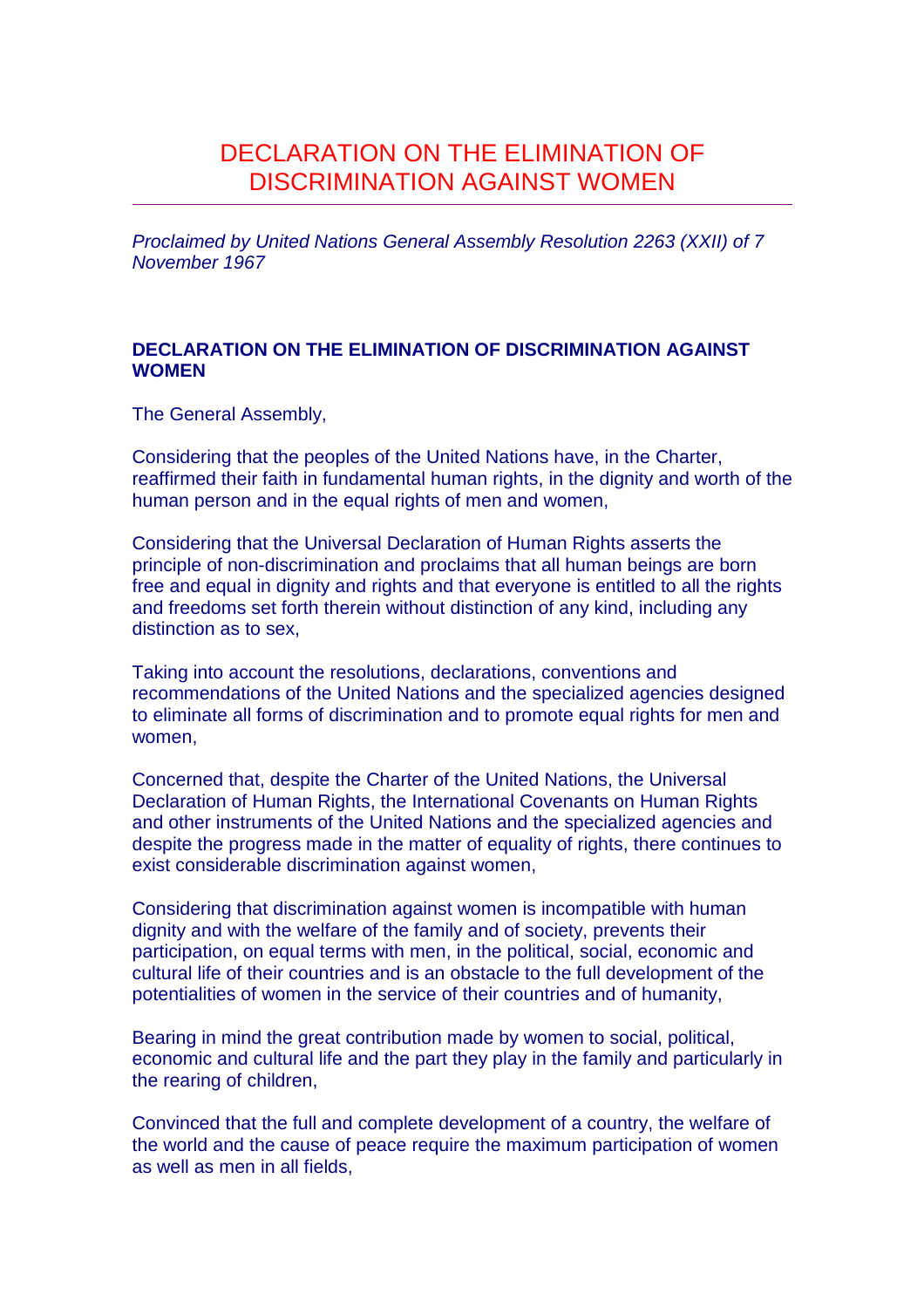Considering that it is necessary to ensure the universal recognition in law and in fact of the principle of equality of men and women,

Solemnly proclaims this Declaration:

# **Article 1**

Discrimination against women, denying or limiting as it does their equality of rights with men, is fundamentally unjust and constitutes an offence against human dignity.

## **Article 2**

All appropriate measures shall be taken to abolish existing laws, customs, regulations and practices which are discriminatory against women, and to establish adequate legal protection for equal rights of men and women, in particular:

> (a) The principle of equality of rights shall be embodied in the constitution or otherwise guaranteed by law;

(b) The international instruments of the United Nations and the specialized agencies relating to the elimination of discrimination against women shall be ratified or acceded to and fully implemented as soon as practicable.

#### **Article 3**

All appropriate measures shall be taken to educate public opinion and to direct national aspirations towards the eradication of prejudice and the abolition of customary and all other practices which are based on the idea of the inferiority of women.

## **Article 4**

All appropriate measures shall be taken to ensure to women on equal terms with men, without any discrimination:

> (a) The right to vote in all elections and be eligible for election to all publicly elected bodies;

(b) The right to vote in all public referenda;

(c) The right to hold public office and to exercise all public functions. Such rights shall be guaranteed by legislation.

### **Article 5**

Women shall have the same rights as men to acquire, change or retain their nationality. Marriage to an alien shall not automatically affect the nationality of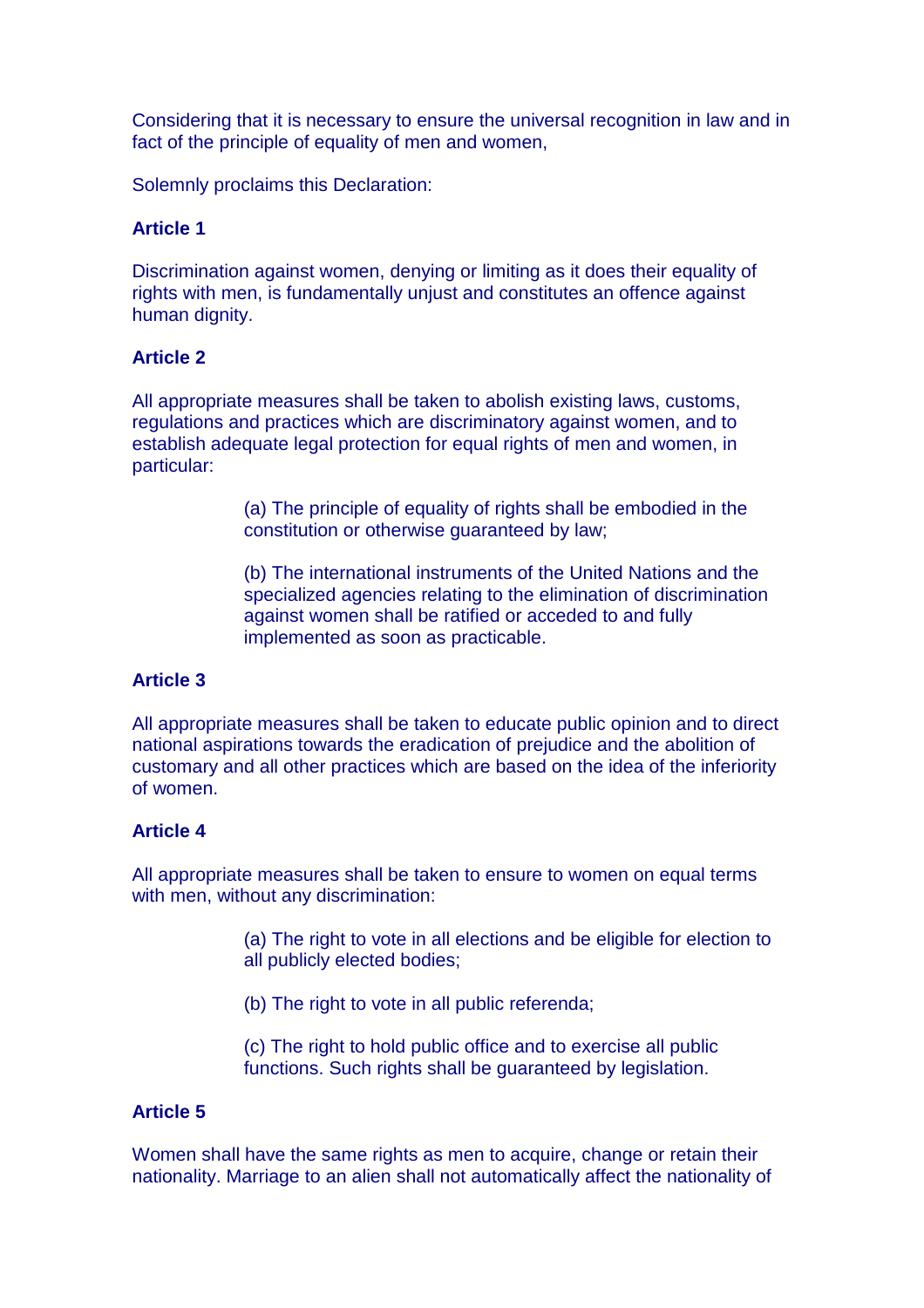the wife either by rendering her stateless or by forcing upon her the nationality of her husband.

# **Article 6**

1. Without prejudice to the safeguarding of the unity and the harmony of the family, which remains the basic unit of any society, all appropriate measures, particularly legislative measures, shall be taken to ensure to women, married or unmarried, equal rights with men in the field of civil law, and in particular:

> (a) The right to acquire, administer, enjoy, dispose of and inherit property, including property acquired during marriage;

(b) The right to equality in legal capacity and the exercise thereof;

(c) The same rights as men with regard to the law on the movement of persons.

2. All appropriate measures shall be taken to ensure the principle of equality of status of the husband and wife, and in particular:

> (a) Women shall have the same right as men to free choice of a spouse and to enter into marriage only with their free and full consent;

(b) Women shall have equal rights with men during marriage and at its dissolution. In all cases the interest of the children shall be paramount;

(c) Parents shall have equal rights and duties in matters relating to their children. In all cases the interest of the children shall be paramount.

3. Child marriage and the betrothal of young girls before puberty shall be prohibited, and effective action, including legislation, shall be taken to specify a minimum age for marriage and to make the registration of marriages in an official registry compulsory.

# **Article 7**

All provisions of penal codes which constitute discrimination against women shall be repealed.

# **Article 8**

All appropriate measures, including legislation, shall be taken to combat all forms of traffic in women and exploitation of prostitution of women.

# **Article 9**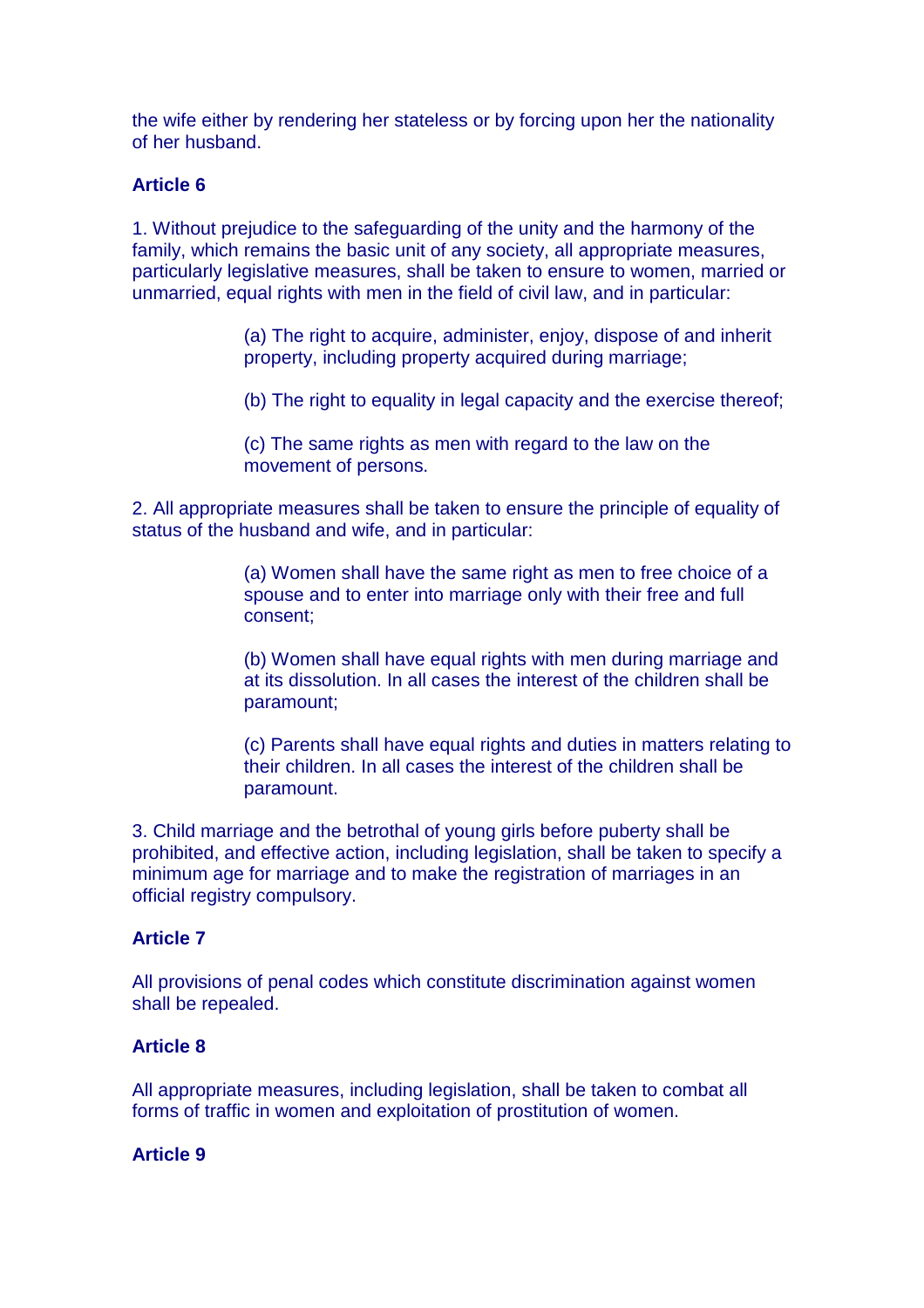All appropriate measures shall be taken to ensure to girls and women, married or unmarried, equal rights with men in education at all levels, and in particular:

> (a) Equal conditions of access to, and study in, educational institutions of all types, including universities and vocational, technical and professional schools;

(b) The same choice of curricula, the same examinations, teaching staff with qualifications of the same standard, and school premises and equipment of the same quality, whether the institutions are co-educational or not;

(c) Equal opportunities to benefit from scholarships and other study grants;

(d) Equal opportunities for access to programmes of continuing education, including adult literacy programmes;

(e) Access to educational information to help in ensuring the health and well-being of families.

## **Article 10**

1. All appropriate measures shall be taken to ensure to women, married or unmarried, equal rights with men in the field of economic and social life, and in particular:

> (a) The right, without discrimination on grounds of marital status or any other grounds, to receive vocational training, to work, to free choice of profession and employment, and to professional and vocational advancement;

(b) The right to equal remuneration with men and to equality of treatment in respect of work of equal value;

(c) The right to leave with pay, retirement privileges and provision for security in respect of unemployment, sickness, old age or other incapacity to work;

(d) The right to receive family allowances on equal terms with men.

2. In order to prevent discrimination against women on account of marriage or maternity and to ensure their effective right to work, measures shall be taken to prevent their dismissal in the event of marriage or maternity and to provide paid maternity leave, with the guarantee of returning to former employment, and to provide the necessary social services, including child-care facilities.

3. Measures taken to protect women in certain types of work, for reasons inherent in their physical nature, shall not be regarded as discriminatory.